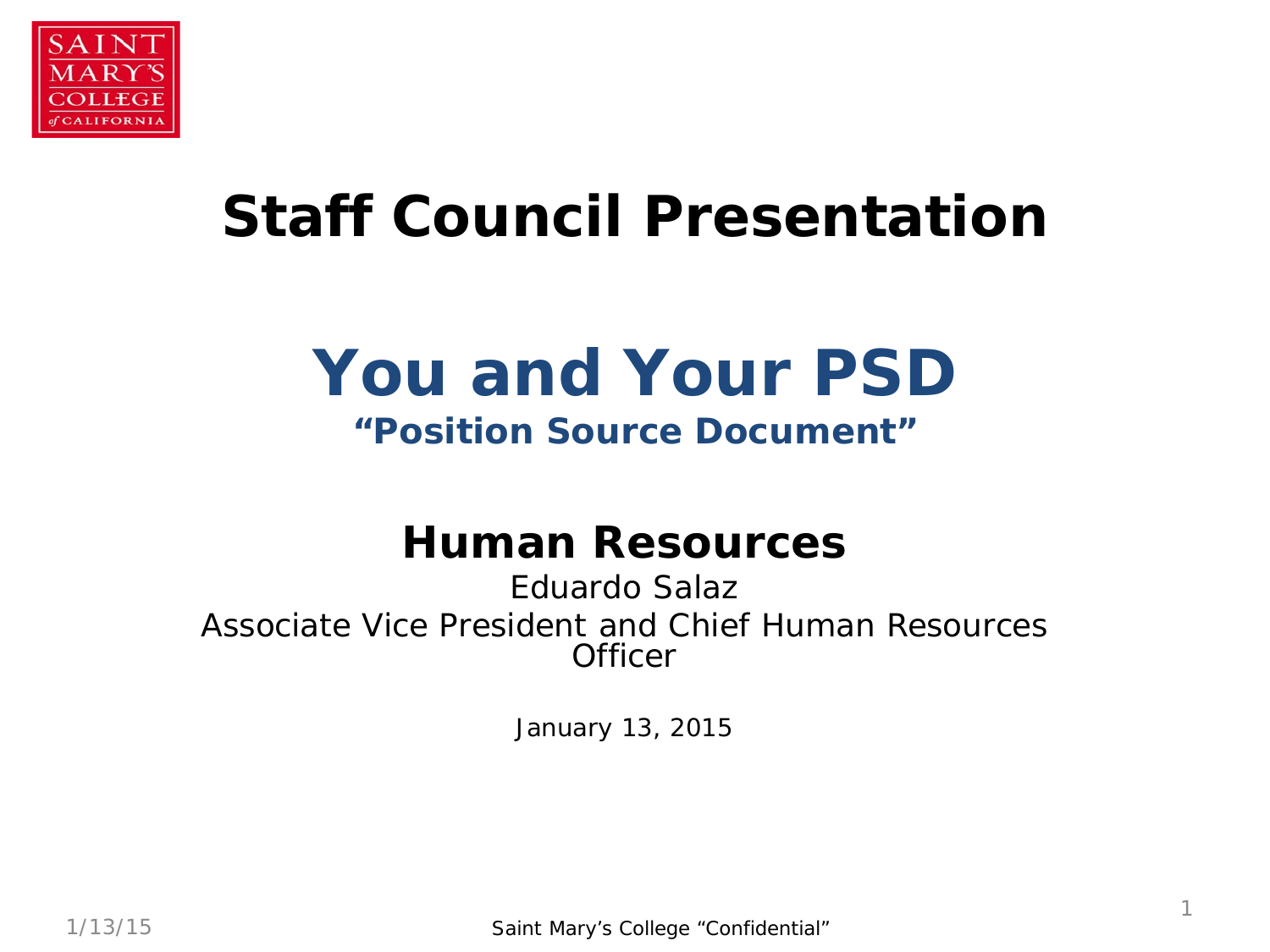



Our goal for today will be to provide staff with an overview of the "Position Source Document" (PSD) process and how it is used here at Saint Mary's College

- A brief historical overview of the PSD
- Define what is a PSD and its content
- Describe the PSD flow process for staff employees and supervisors and how the PSD maps to GAELPerform (SMC's performance review process)
- Tips for approaching your supervisor
- Identify next steps
- Allow time for Questions and Answers

#### **Success today will be to provide staff with useful information and engage in meaningful discussion**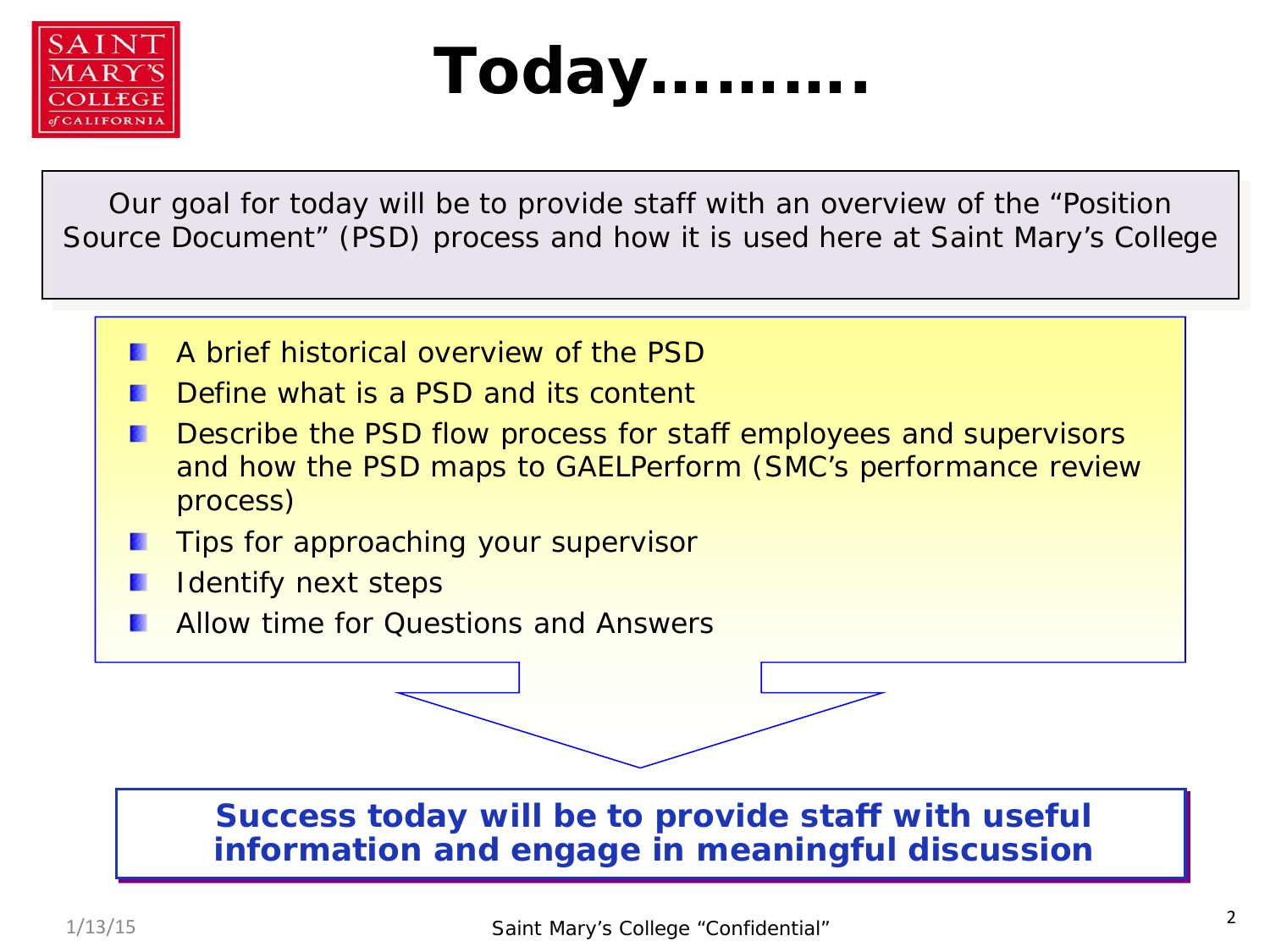

## **History of the Position Source Document (PSD)**

- 1. In 2009 a taskforce of staff administrators and employees identified a process to create consistent job descriptions for the College
- 2. The College engaged the services of The HayGroup, an HR Consulting firm specializing in compensation and other HR services to work with the taskforce
- 3. The taskforce identified the PSD process as our preferred tool for staff
- 4. Training was offered for employees and staff on how to implement the PSD document and identified a process for submitting them to HR for assessment and analysis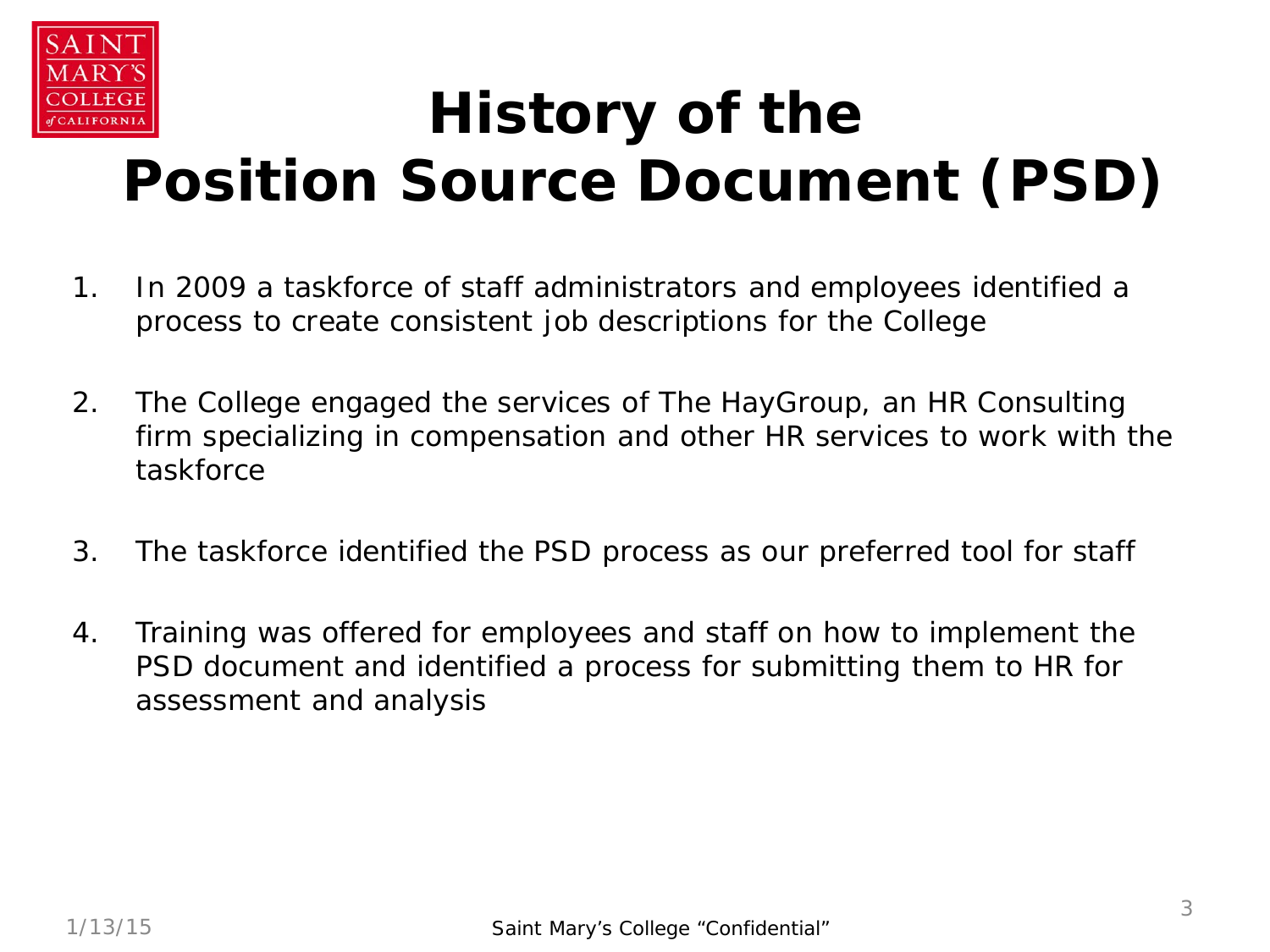

# **What is the purpose of a Position Source Document (PSD)?**

- 1. The PSD is a document that describes staff positions here at Saint Mary's College.
- 2. The purpose of the PSD is to clarify and document specific titles, the general purpose, essential functions, responsibilities, degree of complexity, job requirements, reporting relationships and working conditions for staff positions.
- 3. The PSD is also used to evaluate new positions, and revised positions whenever "significant" changes occur in the duties and responsibilities of a current position.
- 4. The PSD is also used to establish wage and salary ranges, determine if a position is exempt or non-exempt, a reference for recruitment, selection and training, a basis for discussion between the supervisor and employee on performance expectations for key functions, a basis for discussions during the performance review process and it identifies the physical and mental requirements of a position under the Americans with Disabilities ACT (ADA) and Workers Compensation.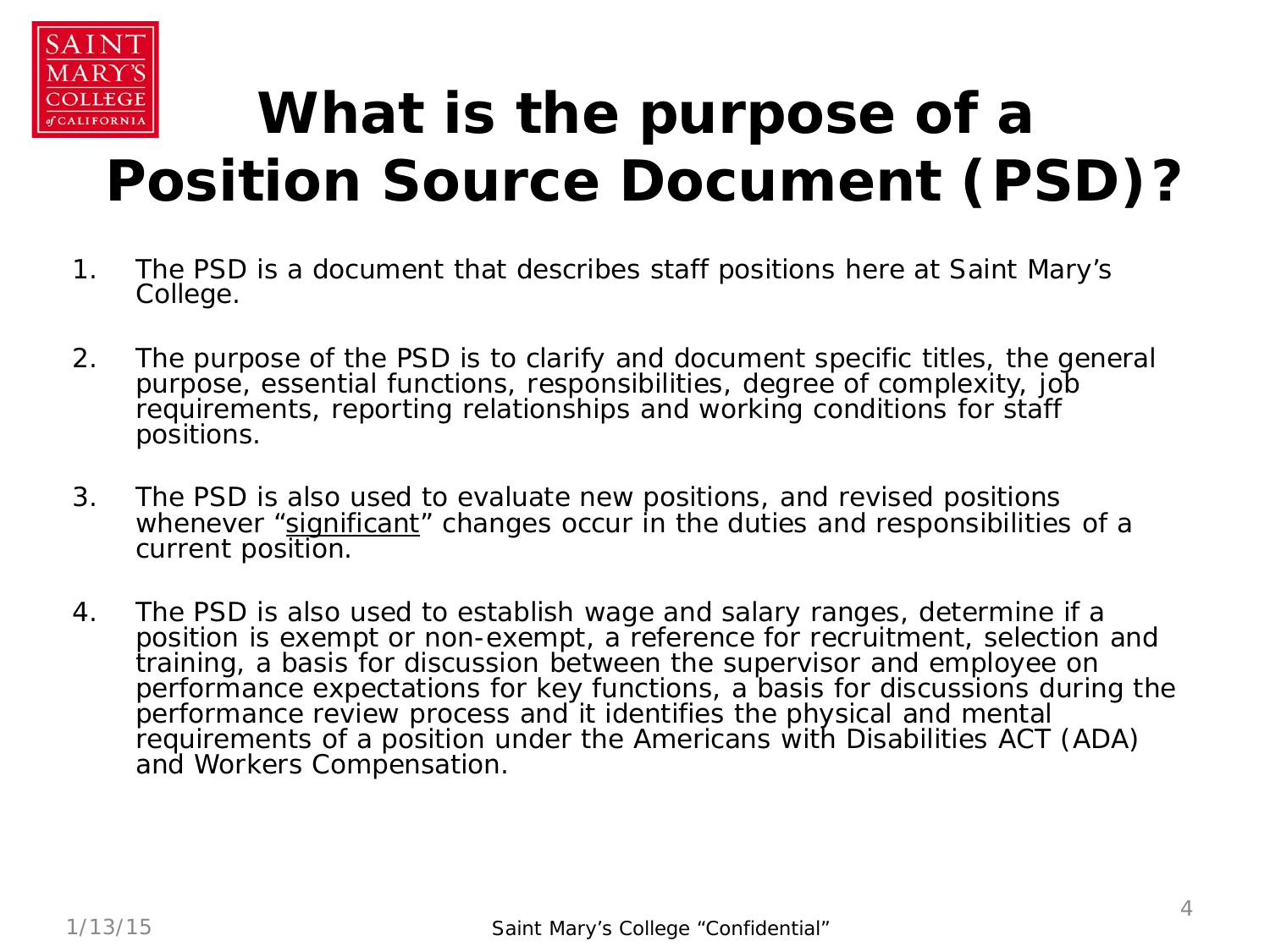

## **PSD Flow Process** (January, 2009)

#### **EVOLUTION of POSITION SOURCE DOCUMENT**

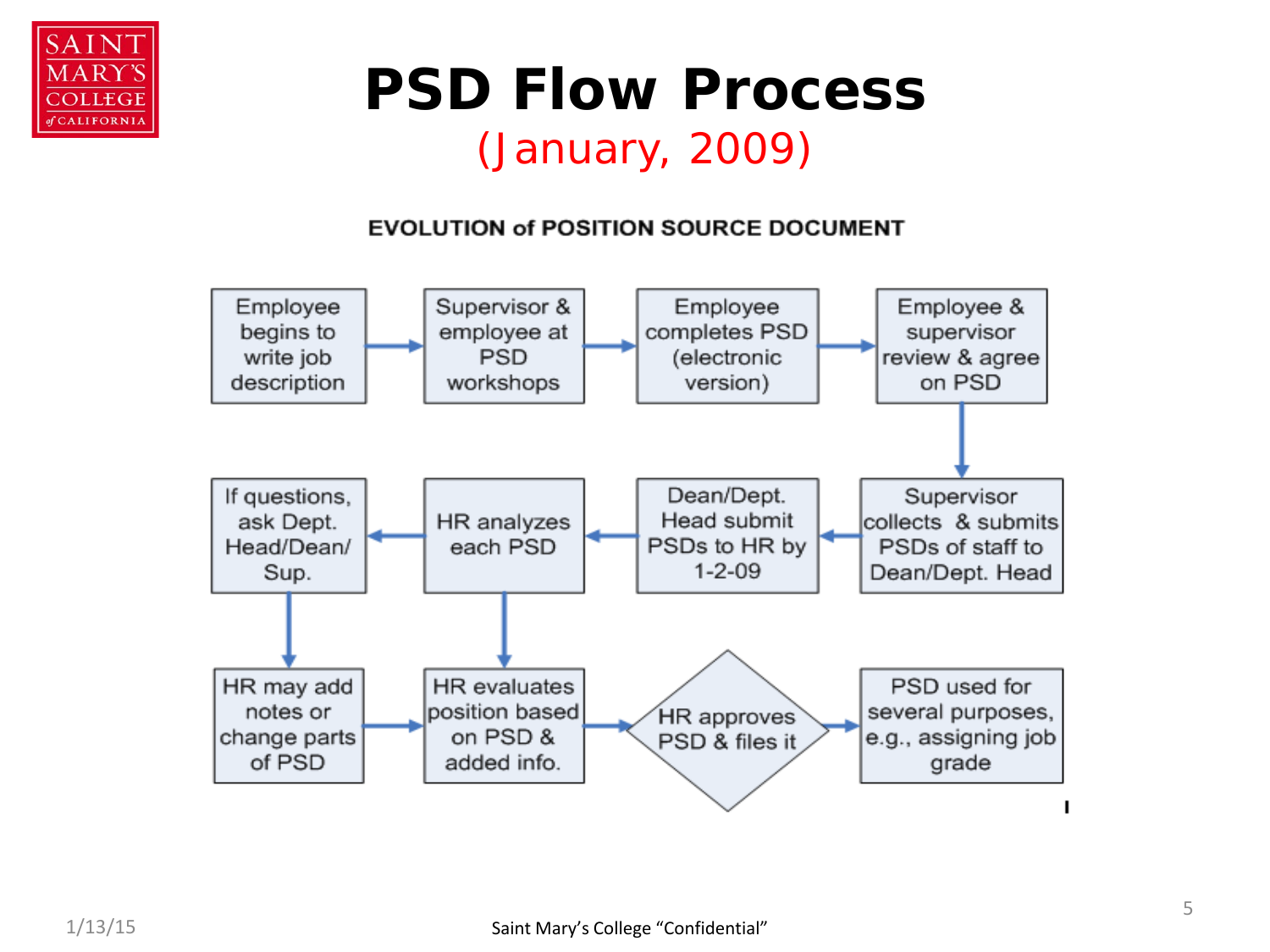

## **Process for PSD Evaluation and Mapping to GAELPerform** (January, 2015)

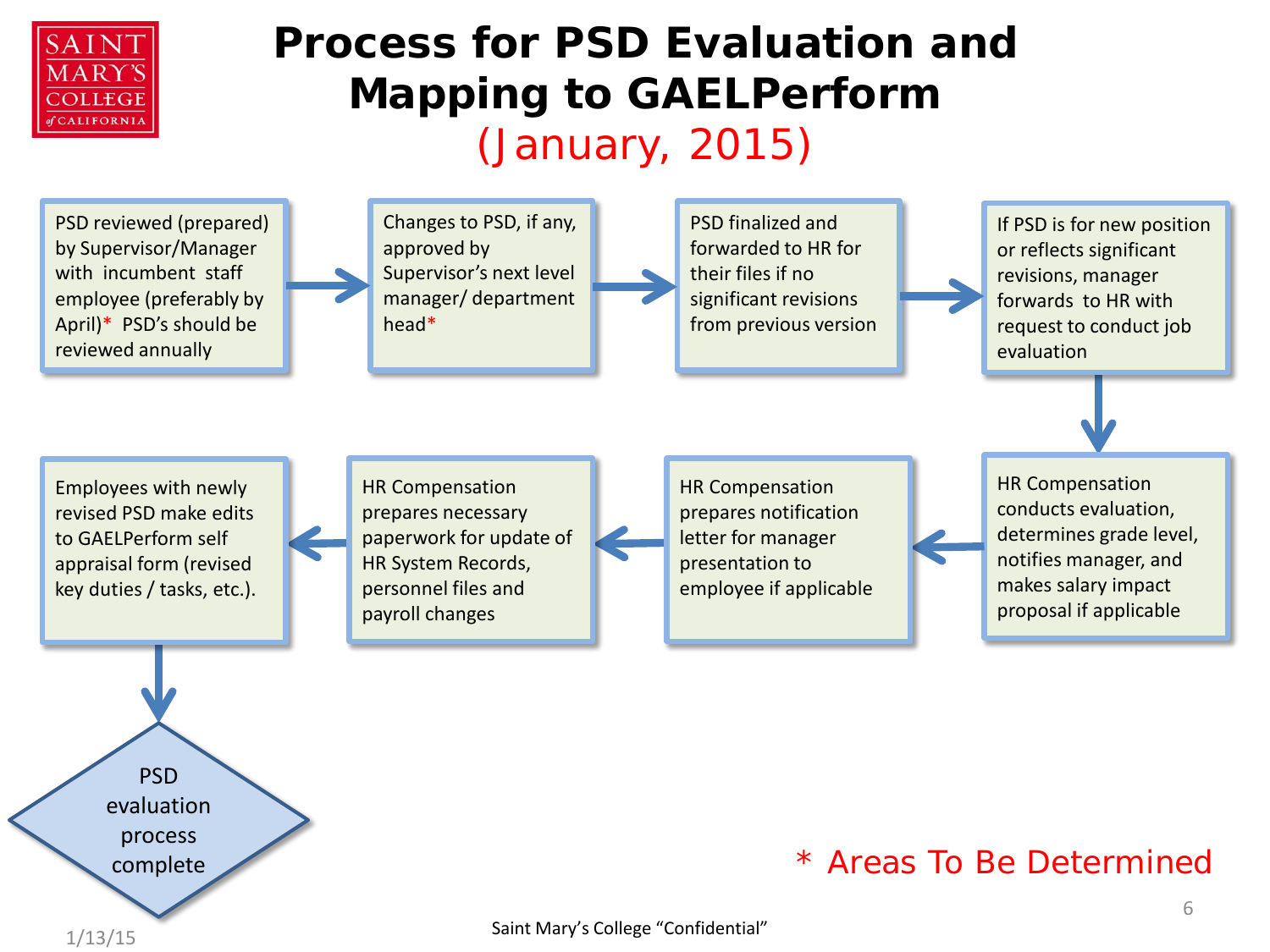

# **Tips for Approaching Your Supervisor / Manager**

- 1. Approach your supervisor with a joint responsibility mindset
- 2. Engage your supervisor early in the year (but no later than April) in a discussion regarding the current status of your PSD if you think it no longer accurately reflects your duties
- 3. Frame the discussion / dialogue as part of your career development
- 4. Request a copy of your PSD from your supervisor or from HR and review it carefully before you submit your self-review in GAELPerform
- 5. HR will be re-introducing PSD training for staff and supervisors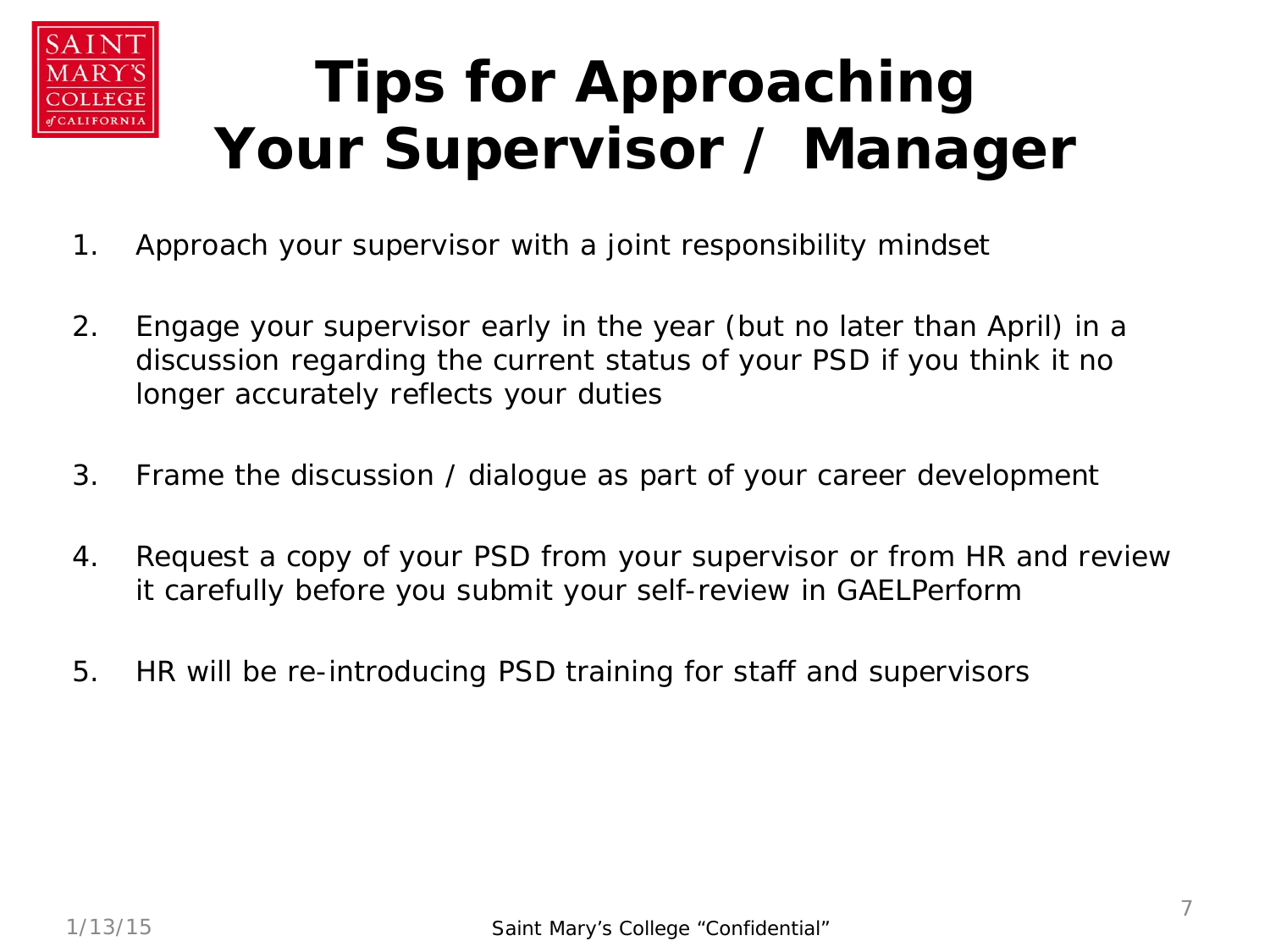

# **Other Things To Know Regarding The PSD Process**

- 1. How does the supervision of students impact one's PSD?
	- a. Revisions to the PSD that include student coordination / facilitation or oversight should be made during PSD update with your supervisor
- 2. Does a change in my PSD, automatically generate a change in salary?
	- a. Changes to your PSD will not necessarily constitute a salary change. HR Compensation conducts internal and external benchmarking analysis to assess if salary adjustments are warranted
- 3. Are PSD's automatically populated into the GAELPerform performance evaluation online tool?
	- a. No not at this time. HR is looking into software enhancements and further contract modifications with our performance review vendor
- 4. What do I do if I am unsure if my PSD is accurate or updated?
	- a. If you are not sure if your PSD is current or reflects "significant" changes with your position, contact your supervisor or HR for clarification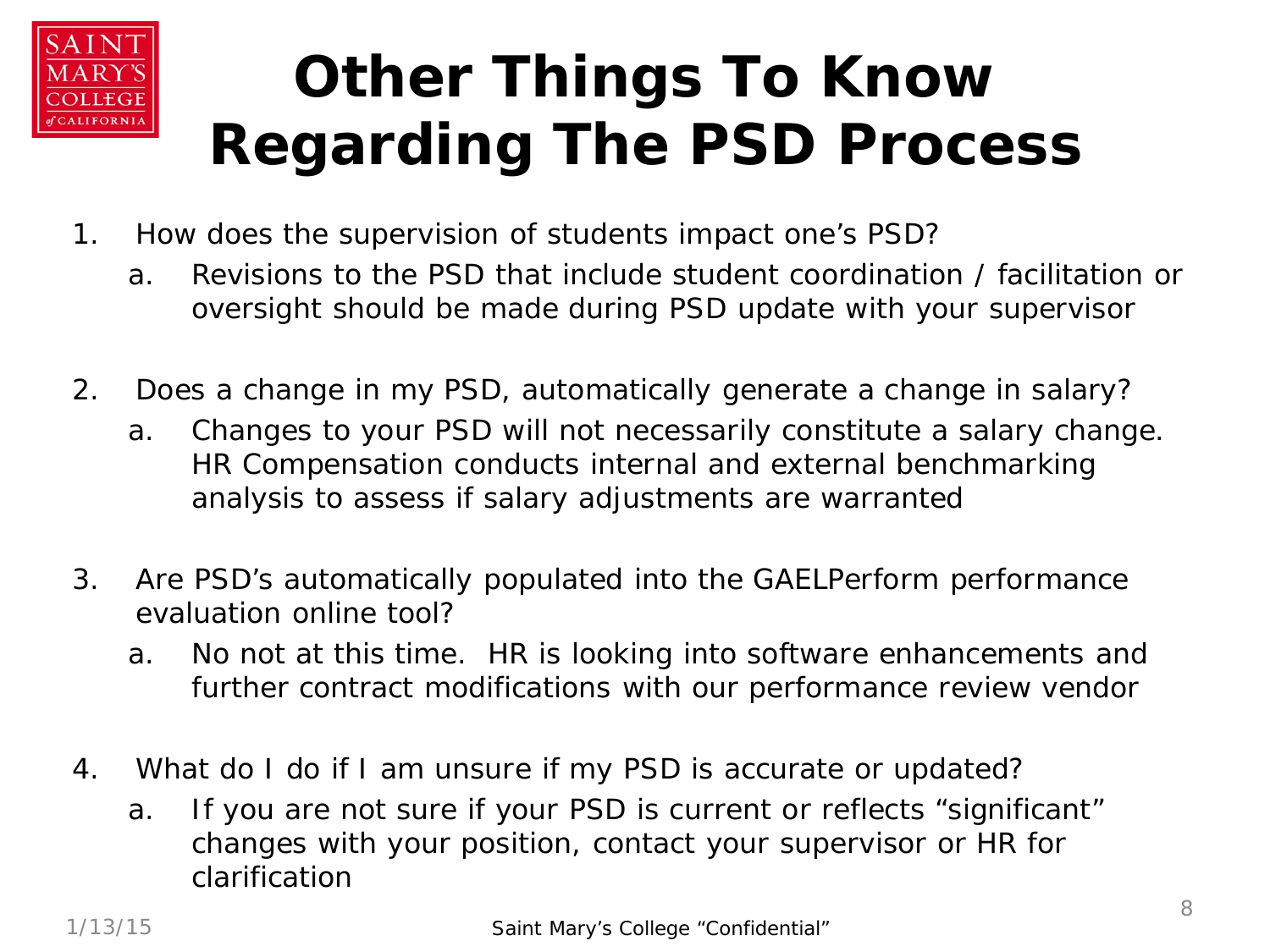

## **Myths vs. Facts Regarding PSD's**

## Myths

• Employees are not key contributors in the PSD evaluation process

## Facts

• Employees also have joint responsibility regarding PSD reevaluation

• Most revised PSD's result in a title, grade and salary increase



• Approximately 30% of revised or re-evaluated PSD's result in salary adjustments

- Volume of work is a key criteria in securing a revised PSD and salary increase
- HR is the "only" decision maker in PSD re-evaluations



- Volume of work is not a key criteria.
- HR has a strong consultative role in determining PSD's reevaluations. Survey data and manager input is also key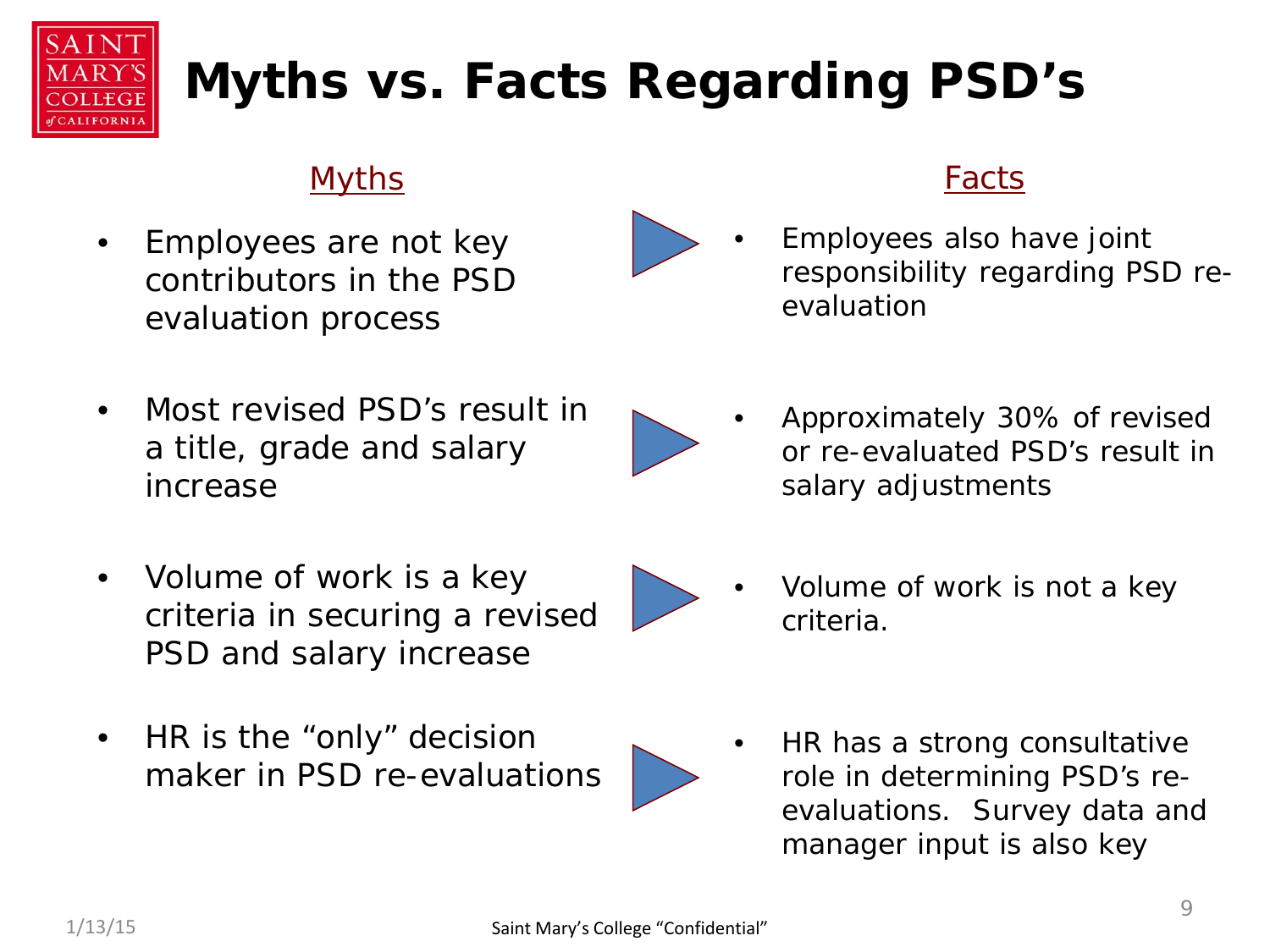

# **Next Steps Regarding PSD's**

- 1. HR will be including updated PSD content in staff, supervisory and management training
- 2. We are investigating additional software tools and enhancements to our performance management process
- 3. HR has purchased "Kenexa" a compensation market analysis tool to assist HR Compensation with job evaluation and market salary alignment
- 4. This presentation will be added to the HR and Staff Council web site for future reference